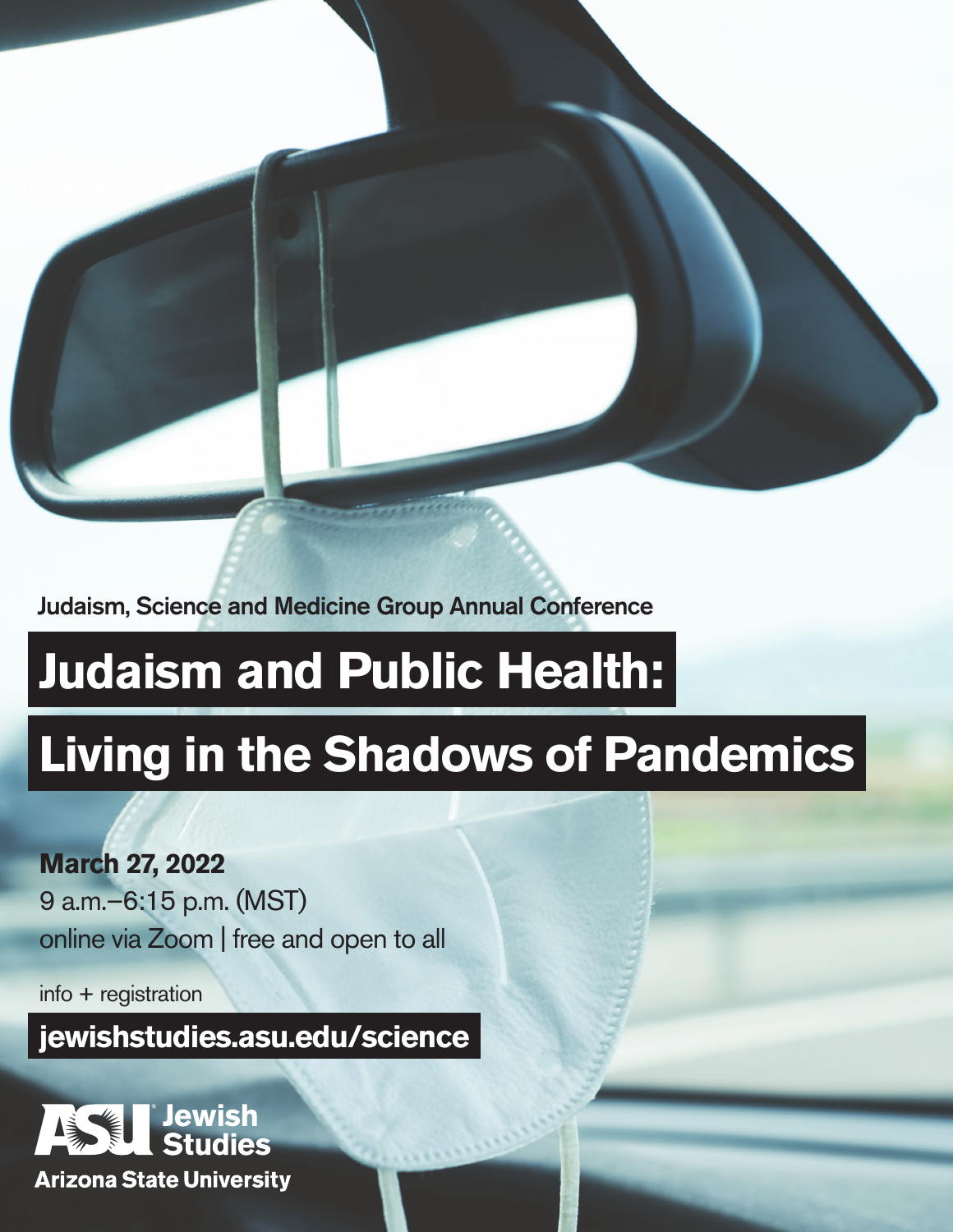The COVID-19 pandemic, which has upended the life of all people worldwide, is still raging, despite the invention of a vaccine against the virus. The annual Judaism, Science and Medicine Group (JSMG) conference will reflect on the COVID-19 pandemic from historical, sociological, legal, philosophical, and ethical perspectives. Special attention will be paid to clinical and practical lessons learned since the beginning of the pandemic, and the diverse responses of the Jewish community to the pandemic. Through interdisciplinary examination of accumulated data, the conference will reflect on the past and future of living in the shadows of pandemics.

organized by ASU Jewish Studies

sponsored by the **Harold and** Jean Grossman Chair in Jewish Studies and Irving and Miriam Lowe Professor of Modern Judaism at Arizona State University

with support from the Dr. Michael Anbar Memorial Lecture in Judaism, Science and Medicine Endowment at Arizona State University

| $9 - 9:15$ a.m. |  | <b>Welcome</b> |  |
|-----------------|--|----------------|--|
|-----------------|--|----------------|--|

Hava Tirosh-Samuelson | Director of Jewish Studies *Arizona State University*

Jeffrey Cohen | Dean of Humanities *Arizona State University*

Dr. Joshua Anbar | on behalf of the Anbar Family *Arizona State University*

## 9:15–10:15 a.m. **The Dr. Michael Anbar Memorial Keynote Lecture in Judaism, Science and Medicine**

chair and respondent: Noah J. Efron | *Bar Ilan University*

#### keynote address

The Community as Patient: Jewish Responses to Pandemics Paul R. Wolpe | *Emory University*

### 10:15–11:30 a.m. **The Bible through an Epidemiological Lens**

chair: Timothy Langille | *Arizona State University*

Impure or Infectious? A New Look at the Bible Yitzhaq Feder | *University of Haifa*

The Ten Egyptian Plagues as a Powerful Metaphor for Emergence of Epidemics Michael Kosoy | *KB One Health, LLC*

Can Mathematical Modeling Guide Pandemic Response, or is the Prescription Given in Leviticus as Good as It Gets? Peter Rez | *Arizona State University*

### 11:30 a.m.–1:10 p.m. **Legal and Halachic Dimensions of Pandemics**

chair: Joel Gereboff | *Arizona State University*

Jewish Laws COVID Responsa: From Asher to Zelig with Many Stops along the Way Michael Broyde | *Emory University*

Conservative Judaism Responds to the COVID-19 Pandemic

Elliot Dorff | *American Jewish University*

Between 'Safe' and 'Safe Enough': Bodily Protection in Pandemics Joan S. Friedman | *The College of Wooster*

Making Decisions on Public Health: Who Has the Legal Authority Alan Jotkowitz | *Ben Gurion University*